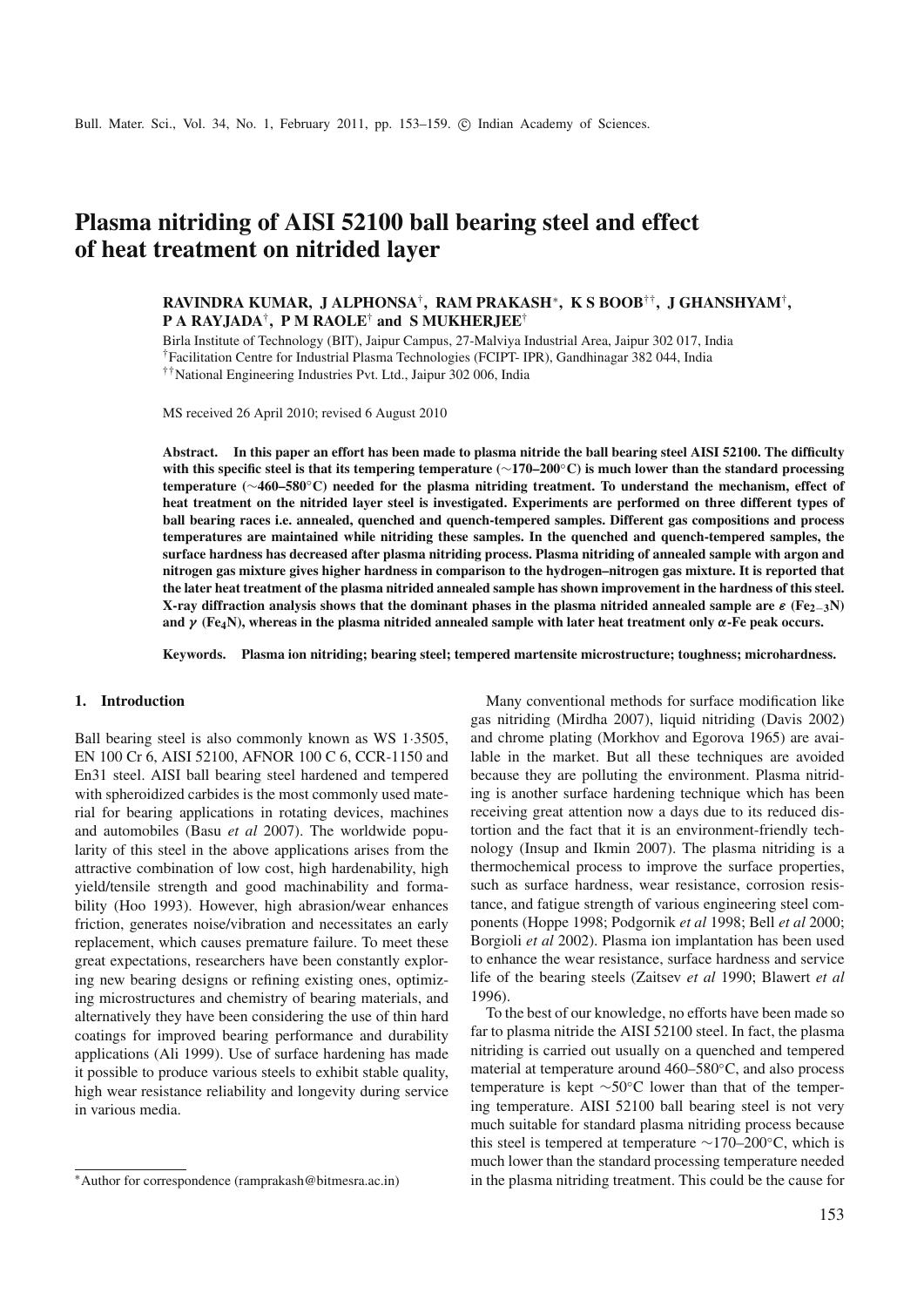restricted plasma nitriding of this specific ball bearing steel by conventional plasma nitriding mechanism.

In the present work, an effort has been made to plasma nitride the ball bearing steel (AISI 52100) for higher hardness unconventionally. We have three different types of plasma nitrided ball bearing races, i.e. annealed, quenched and quench-tempered samples along with different plasma process temperatures and gas compositions. In quenched and quench-tempered samples, after plasma nitriding process, surface hardness has decreased. We have then focused only on annealed samples. Improved results are obtained on annealed sample after plasma nitriding and its later heat treatment. The obtained results are described in the subsequent sections. The details of the sample preparation and the experimental set up are described in § 2. The results and discussion are presented in § 3, whereas § 4 contains the conclusions.

### **2. Experimental**

## 2.1 *Sample preparation and detail of samples*

Materials used for assessment in this study were commercially available AISI 52100 bearing steel races. The chemical composition of this standard steel is given in table 1. Ball-bearing races of diameters ranging from 7–15 cm made of AISI 52100 steel were used in the present study. Before plasma nitriding, heat treatments were carried out on three types of ball-bearing steel races as listed in table 2. To observe the temperature effect on the annealed sample it was

also heat-treated (i.e. quench-tempered) after plasma nitriding. The process for quenching and tempering was similar as given in table 2. Different samples were prepared by polishing with SiC emery papers of 240, 320, 400, 600 grit size followed by 1 um diamond paste and alumina paste of 0·05 µm grain size. After polishing, the prepared samples were rinsed with acetone, washed and dried.

#### 2.2 *Plasma nitriding experimental set up*

Plasma nitriding was carried out in large working volume (800 mm diameter and 800 mm height) plasma nitriding system with necessary arrangements of vacuum system and auxiliary heating. A schematic diagram of the plasma ion nitriding system is shown in figure 1. The chamber was evacuated up to a base pressure of  $5 \times 10^{-3}$  mbar with the help of rotary and root pumps. The samples were cleaned before plasma nitriding with argon and hydrogen gas at a ratio of 1:4 and at a pressure of 1 mbar. The gas pressure was measured by Beratron gauge. At this working pressure, 30 kHz pulse d.c. power source was used to ignite the plasma. The argon–hydrogen plasma removed the contaminants from the surface during the cleaning process. After an hour, plasma nitriding process was carried out in the nitrogen–hydrogen and argon–nitrogen gas environments. The typical working pressure was ∼3–5 mbar. The process parameters like process temperature, working pressure and concentration of gas mixtures were varied during the nitriding process and are given in table 3.

Table 1. Chemical composition of AISI 52100 bearing steel in (wt %).

| $\mathbb{C}$ | $C_{\rm r}$ |                                                                           | Mn P Si S Mo Cu Ni Fe |  |  |  |
|--------------|-------------|---------------------------------------------------------------------------|-----------------------|--|--|--|
|              |             | $0.98-1.1$ 1.3-1.6 0.25-0.45 0.025 0.15-0.35 0.020 0.05 0.25 0.25 Balance |                       |  |  |  |

**Table 2.** Different heat-treatments carried out on ball bearing steel races.

| Treatment<br>type | Designation | Conditions                                                                                                                                                                   | Microstructure                                          | Initial hardness |
|-------------------|-------------|------------------------------------------------------------------------------------------------------------------------------------------------------------------------------|---------------------------------------------------------|------------------|
| Annealed          | A           | Heating, $820^{\circ}$ C for 4 h<br>$710^{\circ}$ C for 10 h<br>$680^{\circ}$ C for 2 h<br>Cooling in furnace, till $500^{\circ}$ C<br>Cooling in air, till room temperature | Spheroidized carbides                                   | 262 HV           |
| Ouenched          | Q           | Heating: $\sim 850^{\circ}$ C<br>Soaking time: 1 h<br>Quenching: oil                                                                                                         | Martensite, retained<br>austenite and carbides          | 874 HV           |
| Tempered          | T           | Heating: $170-200^{\circ}$ C<br>Soaking time: 90 min<br>Cooling: up to room temperature                                                                                      | Tempered martensite,<br>retained austenite and carbides | 700 HV           |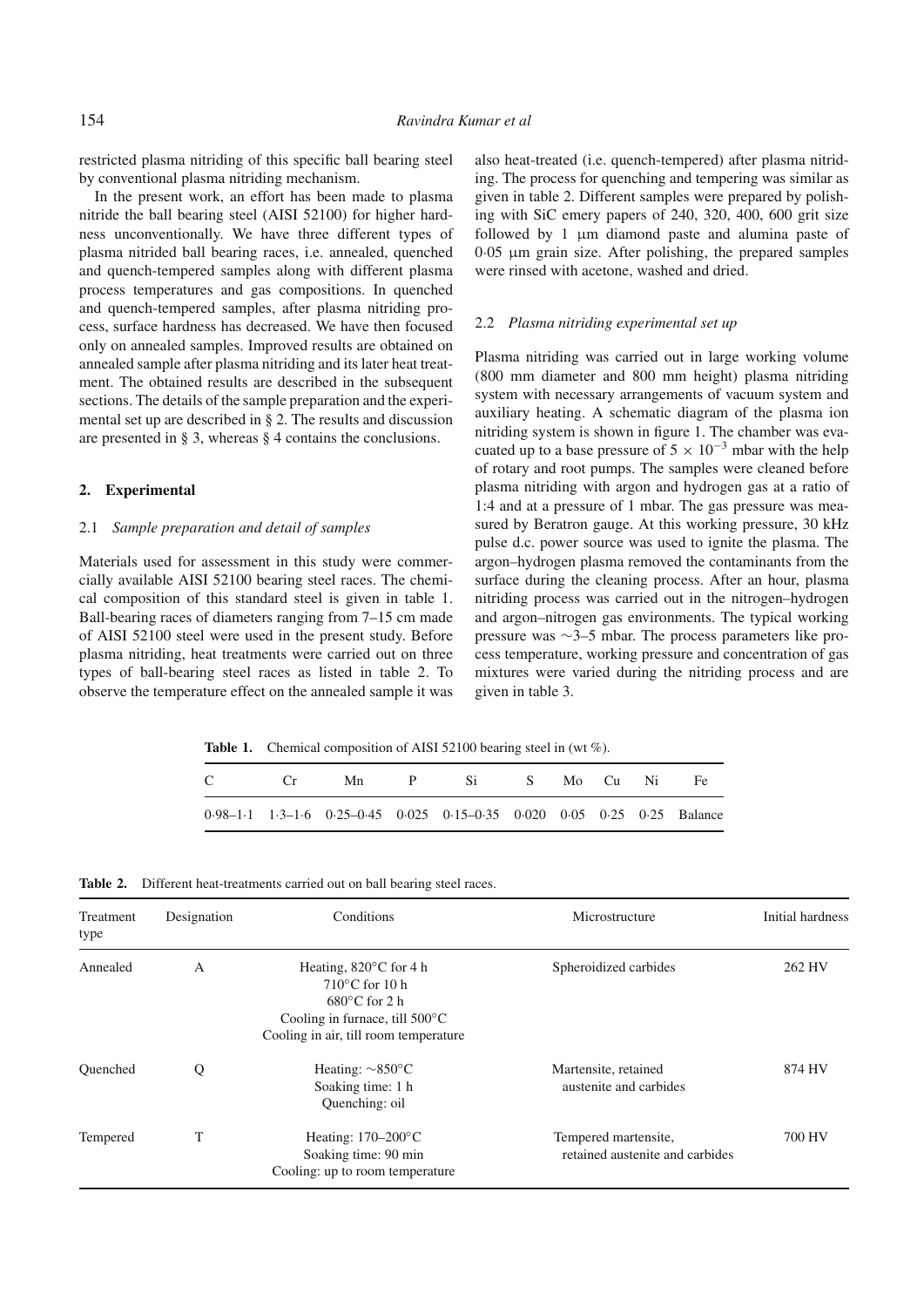

**Figure 1.** Block diagram of the plasma nitriding system.

#### 2.3 *Characterization techniques used*

Microhardness measurements were performed on the surface of untreated, plasma-nitrided and heat-treated samples surface with a Leitz Vickers Hardness tester using a load of 100 g and a dwell time of 20 s. Case depth of the modified layer was examined by Clemex Meophot-32 make optical microscope at a magnification of  $200 \times$  and  $1000 \times$ . The depth of modified layer was measured under the optical microscope by etching the samples with 2% nital. X-ray diffraction (XRD) was used in powder mode. Seifert-made XRD-3000 PTS diffractometer with Cu anode X-ray at 40 kV and 30 mA for Cu K $\alpha$  radiation ( $\lambda = 1.5418$  Å) was used. The diffraction patterns were obtained in the  $2\theta$  ranges of 30–90 $\degree$  with a step size of 0.1 $\degree$  and counting time of 3 s per step.

#### **3. Results and discussion**

## 3.1 *Effect of process temperature on hardness*

The effect of the process temperature on the hardness of AISI 52100 steel subjected to different heat treatments is shown in

**Table 3.** Process parameters for plasma nitriding of AISI 52100 steel.

| Expt.<br>N <sub>0</sub> | Temperature<br>$(^{\circ}C)$ | Pressure<br>(mbar) | Gas<br>(%)       | Time<br>duration |
|-------------------------|------------------------------|--------------------|------------------|------------------|
| $\mathbf{1}$            | 560-570                      | 5                  | $65:35(N_2:H_2)$ | 24 h             |
| $\overline{c}$          | 560-570                      | 5                  | $95:5(N_2:H_2)$  | 24 h             |
| 3                       | 500                          | 5                  | $95:5(N_2:H_2)$  | 24 h             |
| $\overline{4}$          | 580                          | 3                  | $25:75(N_2:H_2)$ | 4 h              |
| 5                       | 580                          | 3                  | $25:75(N_2:Ar)$  | 4 h              |

figure 2. In this figure the microhardness measurements indicate that the hardness of the samples in annealed condition has increased from 262 HV to 268 HV and 585 HV when plasma nitriding process temperatures are kept at 500◦C and  $570^{\circ}$ C, respectively. The increase in the hardness at high temperature is observed which is attributed by the presence of iron-nitrides formed and also due to the readjustment of the lattice structures. The presence of iron-nitrides is observed in the XRD pattern. On the other hand, there is a reduction in the hardness for the quenched and quench-tempered samples after plasma nitriding. The overall hardness of this steel has reduced to ∼400–500 HV from bulk hardness ∼700 HV at the same processing temperatures of 500◦C and 570◦C. This could be due to the coarsening of carbides, recovery of dislocation structure and growth of ferrite grains (Mahboubi *et al* 1995). In fact, precipitates with a certain size and number are the most effective in obstructing the movement of dislocations and in producing the maximum strengthening and hardness. At a higher nitriding temperature the precipitate particles are larger in size and more prone to coarsening, leading to a lower precipitate density and hence lower hardness. Softening of the substrate at the higher nitriding temperature may be attributed to coarsening of carbides, recovery of dislocation structure and growth of ferrite grains present in the as-received condition (Mahboubi *et al* 1995).

#### 3.2 *Effect of gas composition on hardness*

It is clear from § 3·1 that the surface hardness of AISI 52100 steel increases, after plasma nitriding, only on annealed samples. Therefore, we explored the annealed samples and tried to observe the effect of the gas compositions. Figure 3 shows the effect of the gas compositions on the hardness after plasma nitriding process of the annealed samples. It is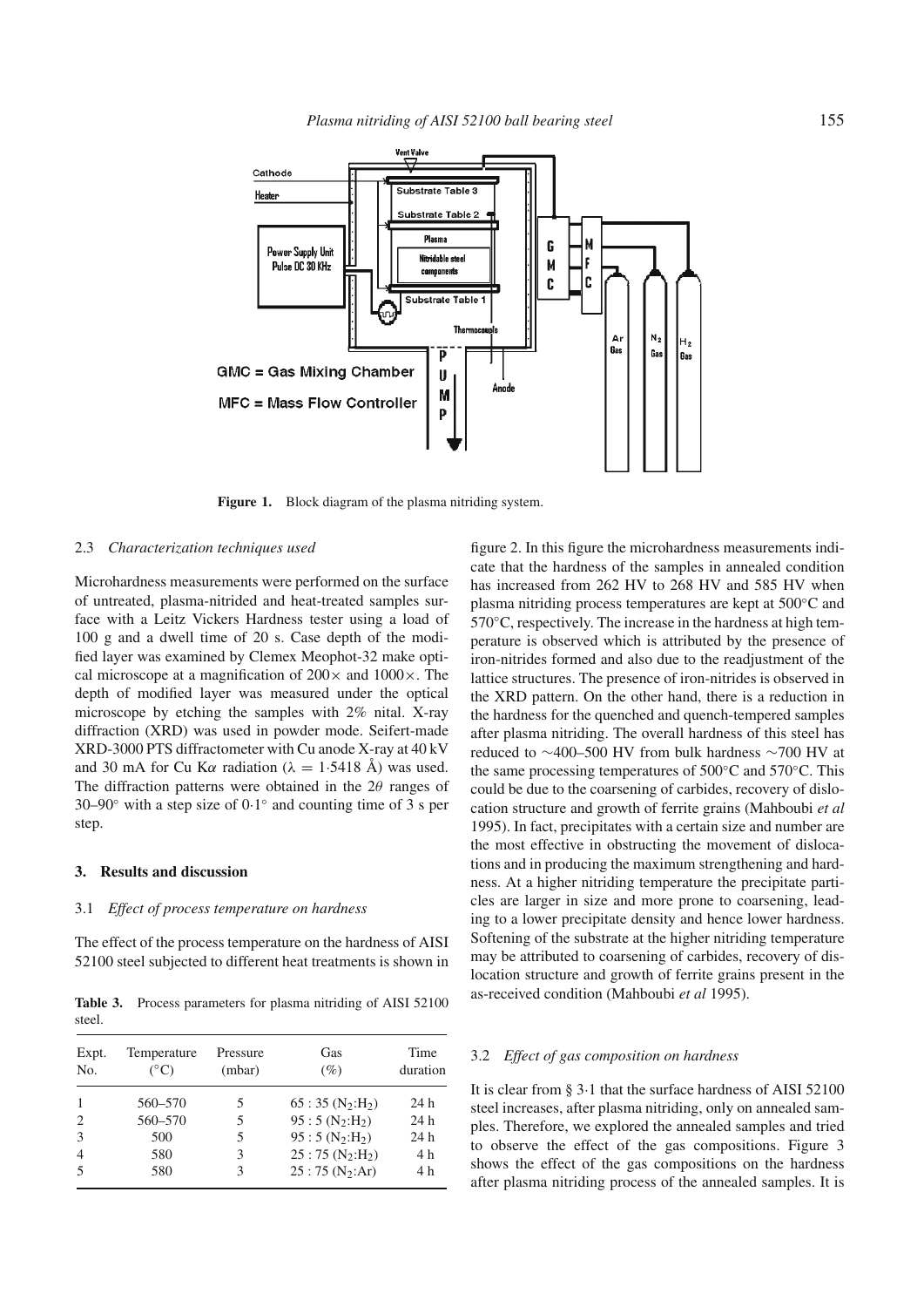## 156 *Ravindra Kumar et al*



Figure 2. Effect of the process temperature on the hardness of AISI 52100 steel subjected to different heat treatments. Shaded bar shows the hardness of untreated samples, dark bar shows the hardness of plasma nitrided samples at 500◦C and bright bar shows the hardness of the plasma nitrided samples at 570◦C.



**Figure 3.** Effect of gas compositions on the hardness of AISI 52100 steel in annealed condition treated at different temperatures and time as listed in table 3.

observed that the surface hardness has increased to ∼585 HV from 262 HV when sample is plasma-nitrided with 95% nitrogen and 5% hydrogen gas. The increase in hardness is due to a greater degree of nitrogen dissolution and diffusion, and even precipitation of Fe-nitrides. When sample is plasma nitrided with 25% nitrogen and 75% argon the hardness has increased from 262 HV to 661 HV. The argon gas has higher sputtering yield (Behrisch 1979), and also the argon–nitrogen discharge was found to give higher relative concentration of excited and ionized nitrogen (Meletis and Yan 1993). Due to this fact the presence of argon, instead of hydrogen, should have enhanced the iron nitride compound formation. Furthermore, the gas temperature of discharge generally increases as percentage of Ar in argon–nitrogen mixture increases (Narendra *et al* 2004), so Ar gas can also be considered as a good reagent for increasing temperature of the discharge and hence a better control on the sample temperature.

Hence the dissociation of these compounds at higher temperatures on the surface might have allowed higher hardness and increased case depth in the argon–nitrogen gas mixture. The presence of argon in low-pressure plasma nitriding discharge has, however, been reported to improve hardness and it may be beneficial in controlling white layer effects and/or modifying surface morphology (Fancey *et al* 1995).

#### 3.3 *Metallurgical studies*

The untreated annealed AISI 52100 steel showed the spheroidized carbides structure under the optical microscope as shown in figure 4. After plasma nitriding of the annealed



**Figure 4.** Microstructural view of untreated annealed sample at 1000 magnification.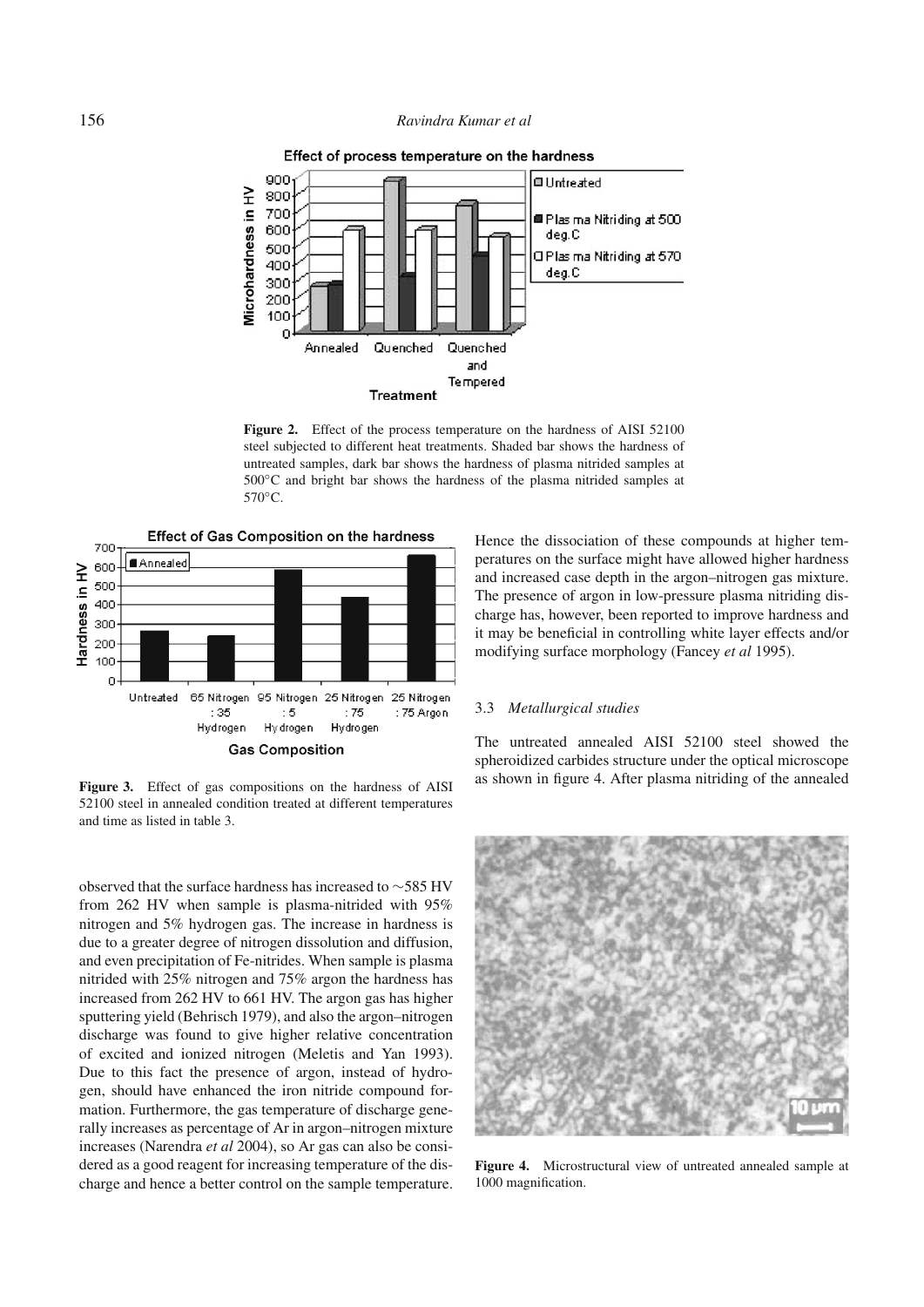![](_page_4_Picture_1.jpeg)

**Figure 5.** Microstructural view of plasma nitrided annealed sample for 25% nitrogen and 75% argon gas compositions and at 200 magnification.

![](_page_4_Figure_3.jpeg)

**Figure 6.** Microhardness depth profile of plasma nitrided annealed samples with different gas compositions.

sample, a cross-section piece of the sample is taken and polished metallographically to observe it under the optical microscope. Plasma nitriding of annealed AISI 52100 sample with 25% nitrogen and 75% argon showed a 7  $\mu$ m thick white layer and 60  $\mu$ m diffusion zone (see figure 5). For 25% nitrogen and 75% hydrogen treated sample, 5 µm white layer and  $30 \mu m$  diffusion zone are found. The white layer is due to the presence of  $\gamma$ -Fe<sub>4</sub>N and  $\varepsilon$ -Fe<sub>3</sub>N phases. The effective case depth of 60 µm is also evident from the microhardness depth profile measurement (see figure 6). In this case the hardness is measured after every 10 microns from the surface towards the core, which includes white layer. It is evident from figure 6 that argon and nitrogen combination for AISI

![](_page_4_Figure_6.jpeg)

**Figure 7.** XRD pattern of untreated and plasma treated annealed sample.

52100 steel produces slightly larger hardness in comparison to the hydrogen–nitrogen gas combination.

X-ray diffraction analysis is also carried out to identify phases formed on the surface before and after the plasma nitriding process. The observed peaks on untreated and plasma-treated annealed sample are shown in figure 7. The untreated sample showed broadened ferrite peaks, whereas plasma nitriding led to the formation of iron nitride precipitates like  $Fe<sub>4</sub>N$  and  $Fe<sub>3</sub>N$  and their relative abundance depends on the treatment temperature. Since the chromium nitride peaks are absent, the chromium content of this steel is too low to form a significant amount of hard chromium nitrides. This might be the reason for lower hardness in the annealed samples.

## 3.4 *Effect of heat treatment on annealed samples after plasma nitriding*

As explained earlier, first we nitrided annealed races of AISI 52100 steel with two different gas compositions. It is observed that plasma nitriding with 25% nitrogen and 75% argon gives a case depth of 60 microns, whereas plasma nitriding with 25% nitrogen and 75% hydrogen gives a case depth of 30 microns. The increase in the case depth and increase in the surface hardness is due to the presence of argon gas. To move one step further, these plasma nitrided races have been heat-treated (i.e. quenched and tempered) later. The obtained hardness with distance from the surface for both the cases is shown in figure 8. The figure also shows the difference between the hardness before and after the heat treatment process of plasma nitrided races. The trends of the hardness after heat treatment is different from the nonheat treated plasma nitrided races.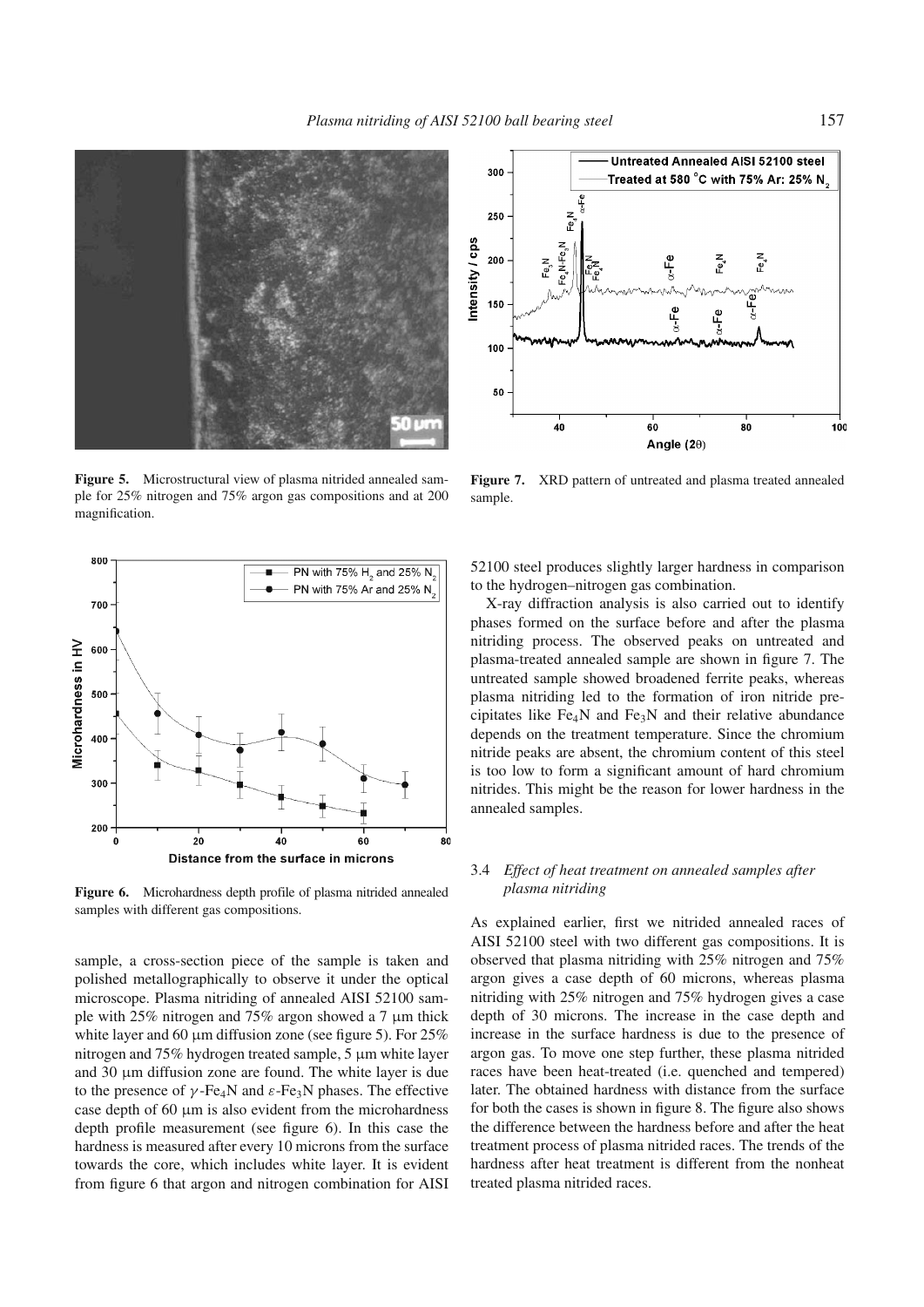![](_page_5_Figure_1.jpeg)

**Figure 8.** Microhardness depth profile of annealed sample after plasma nitriding and also with later heat treatment. (**a**) 25% Nitrogen and 75% argon gas and (**b**) 25% nitrogen and 75% hydrogen gas.

The observed trends reveal that after the heat treatment (i.e. quenching and tempering), the surface hardness has reduced in comparison to the plasma nitrided annealed sample without heat treatment. The lower surface hardness (i.e. immediately at the surface) of the nitrided heat treated sample is related to the decrease of nitrogen and carbon contents on the surface during the heat treatment. After certain distance from the surface, the hardness has increased (see figures 8(A) and (B)) indicating the formation of tempered martensite with carbides. The microstructure study of the plasma nitrided and heat-treated samples is shown in figure 9. It indicates that the nitrided layer, which was formed in the nitriding process, has been removed after heat treatment process of the nitrided sample and should have diffused in the depth. The removal of nitrided layer is also confirmed through the XRD analysis. The XRD analysis of the sample after heat treatment has given only  $\alpha$ -Fe peaks as

![](_page_5_Picture_4.jpeg)

**Figure 9.** Microstructural view of plasma nitrided annealed sample for 25% nitrogen and 75% argon gas composition and also with later heat treatment at 200 magnification.

![](_page_5_Figure_6.jpeg)

**Figure 10.** XRD pattern of plasma treated annealed sample with later heat treatment.

shown in figure 10. It also confirms the removal of nitride from the surface that was formed in the nitriding process. As evident from figures 8(A) and (B), with our unconventional procedure we could achieve ∼800 HV hardness in around 200–600  $\mu$ m region below 200  $\mu$ m from the surface. This hardness region is larger for the samples plasma nitrided with argon–nitrogen gas mixture. This  $200 \mu m$  layer may be useful for surface finish of the machined sample and the higher hardness region of 250–350 µm could be used to increase the life of the AISI 52100 ball-bearing steel. Our emphasis in this work is to study the case hardened layer after subjecting it to heat treatment process. This step indicates that